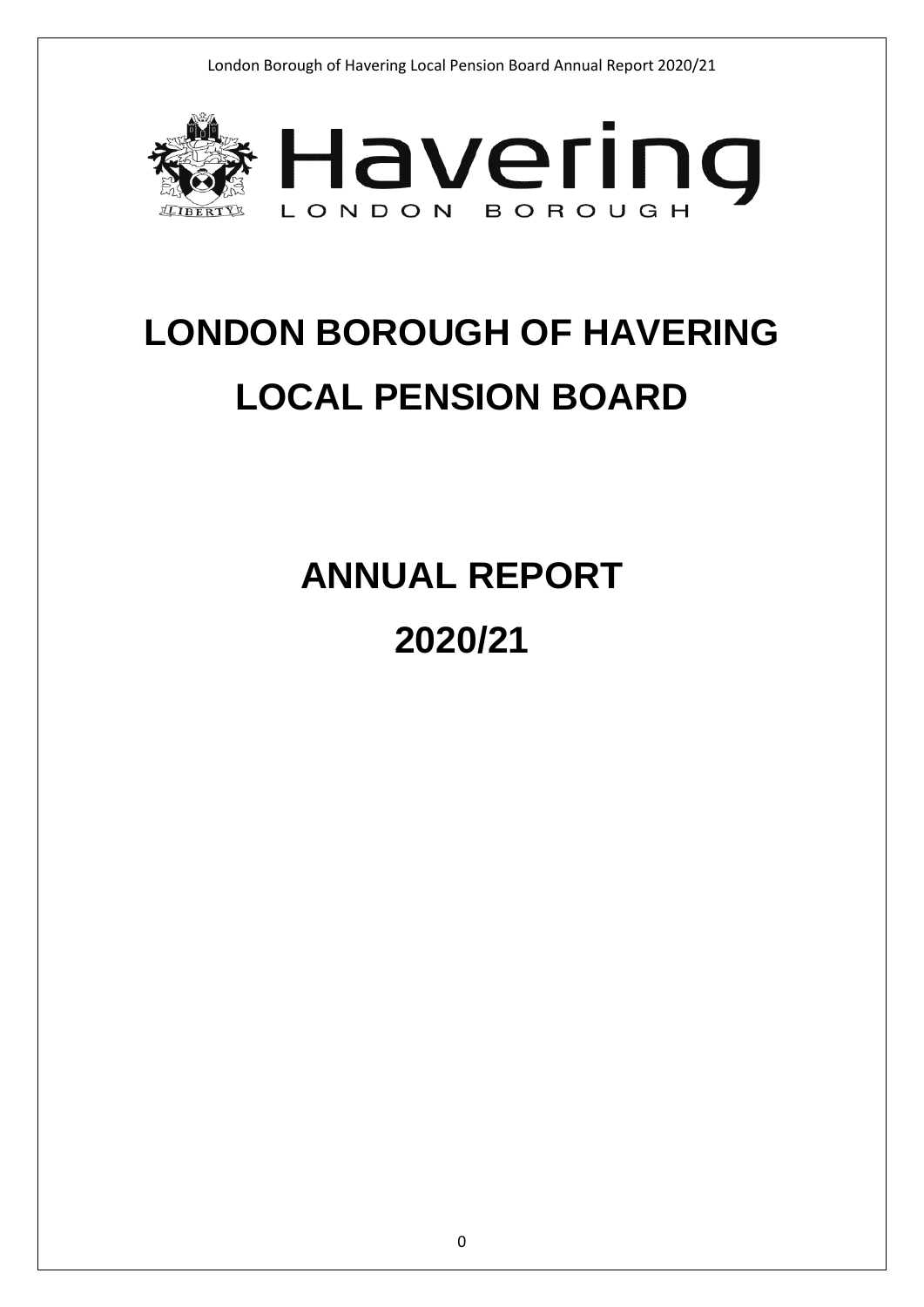#### **INDEX**

| <b>Opening Remarks</b>                   | Page 2 |
|------------------------------------------|--------|
| <b>Introduction</b>                      | Page 3 |
| <b>Role of the Local Pension Board</b>   | Page 3 |
| <b>Membership of the Board</b>           | Page 4 |
| <b>Board Meetings</b>                    | Page 4 |
| <b>Matters Discussed by the Board</b>    | Page 5 |
| <b>Training</b>                          | Page 5 |
| <b>Financial Position</b>                | Page 6 |
| <b>The Future</b>                        | Page 7 |
| <b>Appendix 1 - LPB Members Training</b> | Page 8 |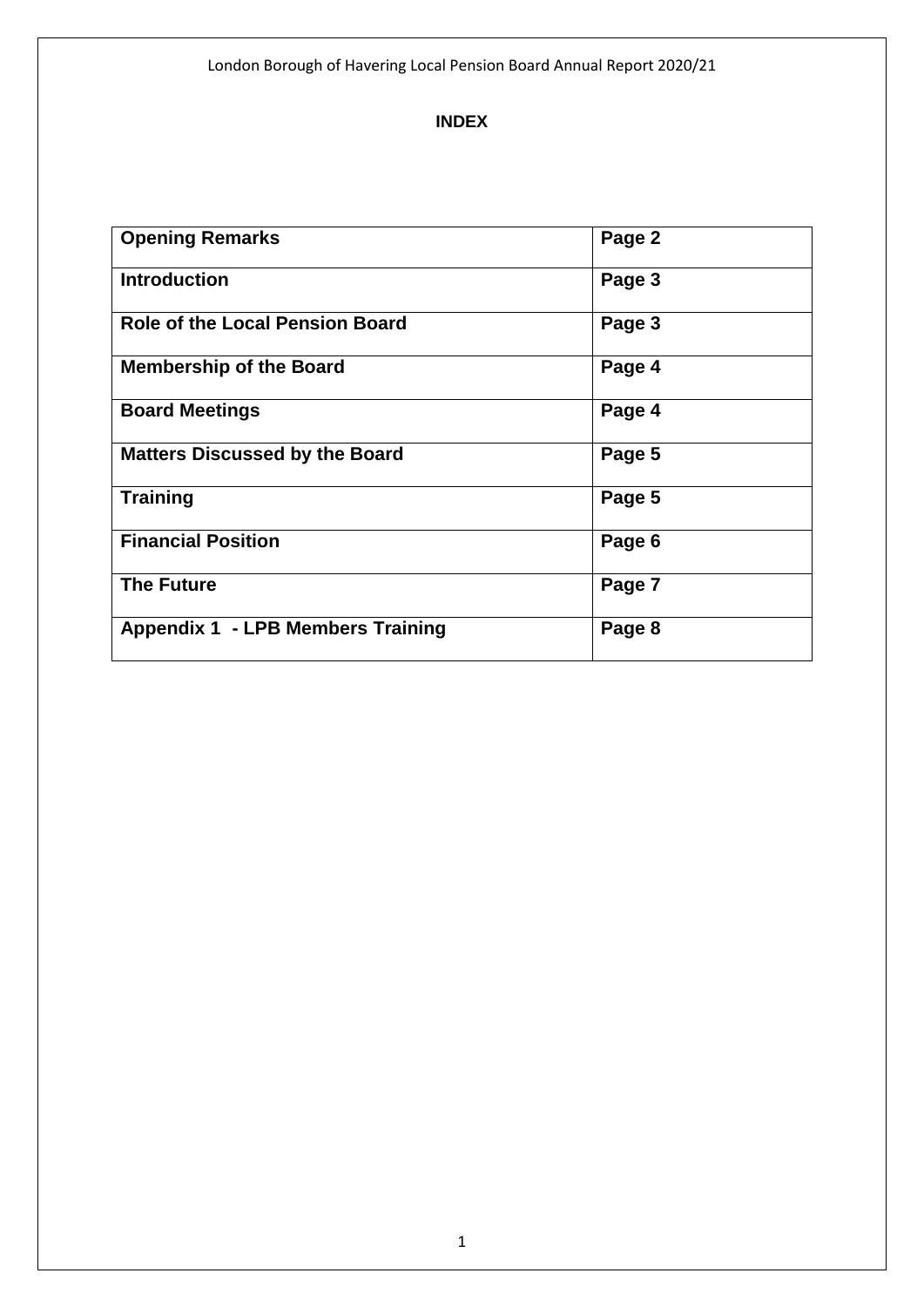#### **Opening remarks.**

It is my pleasure to introduce the Local Pension Board's 2020/21 Annual Report. The Board's task is to assist the Council in ensuring effective governance and administration of the Local Government Pension Scheme (LGPS). I took the role of Chair, following Mark Holder, who I would like to thank for his work and the effective running of the board. I am very pleased that Mark remains a member of the Board and I would like to thank everyone, officers and Board members for their willingness to debate differences, ideas and improvements.

In March 2020 and in response to the COVID-19 pandemic, Havering Council and the Local Pensions Partnership Administration successfully initiated their Business Continuity Plans to ensure that services to LGPS members and employers remained excellent and scheme governance was maintained. Where possible officers continue to work from home and Board meetings are currently held virtually.

The COVID-19 pandemic led to a temporary postponement of meetings and therefore the Board only met formally three times from April 2019 to March 2020 to discharge its duties.

The Board have a two year work plan to tackle the areas deemed as most important to the successful running of the fund and has worked hard during the year to deliver the objectives of the plan. More detail on the work plan and the work completed can be found in the body of this report.

Board members completed online training, attended webinar training during this period and spent time reviewing documents in preparation for board meetings. Details of the completed training are provided in Appendix 1.

I would like to thank officers for their hard work in researching and preparing information for the discussions at Board meetings and for their on-going support.

The pension environment is continually changing and the Board endeavours to keep abreast of these changes and is working hard to support and assist the Council in maintaining the high standards of administration and governance of the Fund.

> Andrew Frater Chair of the Local Pensions Board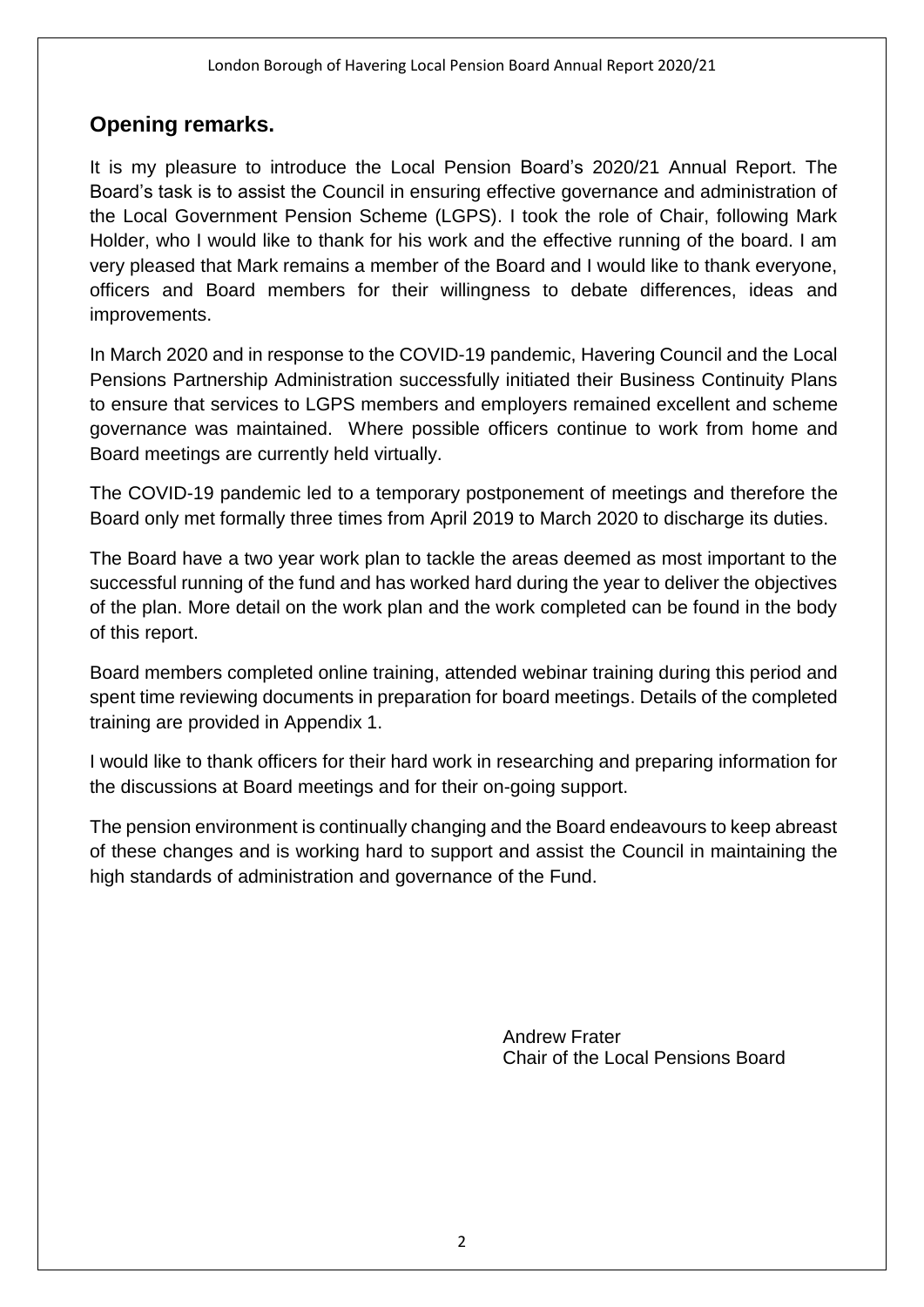#### **Introduction**

1. Local Pension Boards are constituted entirely under the Public Service Pensions Act 2013 and are not local authority committees.

2. The role of each Board is to help ensure each scheme complies with governance and administration requirements. They may have additional duties, if scheme or other regulations so specify.

3. Pension Boards need to have an equal number of employer and member representatives. They may also have other members, such as independent experts. All Pension Board members have a duty to act in accordance with scheme regulations and other governing documents.

4. Scheme regulations (or scheme-specific guidance) may provide further detail on the scope of the Pension Board and how it should operate, for example how many Pension Board members need to attend a meeting to be quorate and how often it should meet.

5. This Annual Report has been established to ensure Pensions Committee are aware of work undertaken during the year and the future work plans.

#### **Role of the Local Pension Board**

1. The role of the Local Pension Board, as defined by sections 5 (1) and (2) of the Public Service Pensions Act 2013, is to: -

- Assist the London Borough of Havering Administering Authority as Scheme Manager:-
- To secure compliance with the LGPS regulations and any other legislation relating to the governance and administration of the LGPS;
- To secure compliance with requirements imposed in relation to the LGPS by the Pensions Regulator;
- In such other matters as the LGPS regulations may specify;
- Secure the effective and efficient governance and administration of the LGPS for the London Borough of Havering Pension Fund;
- Provide the Scheme Manager with such information as it requires ensuring that any member of the Pension Board or person to be appointed to the Pension Board does not have a conflict of interest.
- 2. The Pension Board will ensure it effectively and efficiently complies with the code of practice of the governance and administration of public service pension schemes issued by the Pension Regulator;
- 3. The Pension Board will also help ensure that the London Borough of Havering pension Fund is managed and administered effectively and complies with the code of practice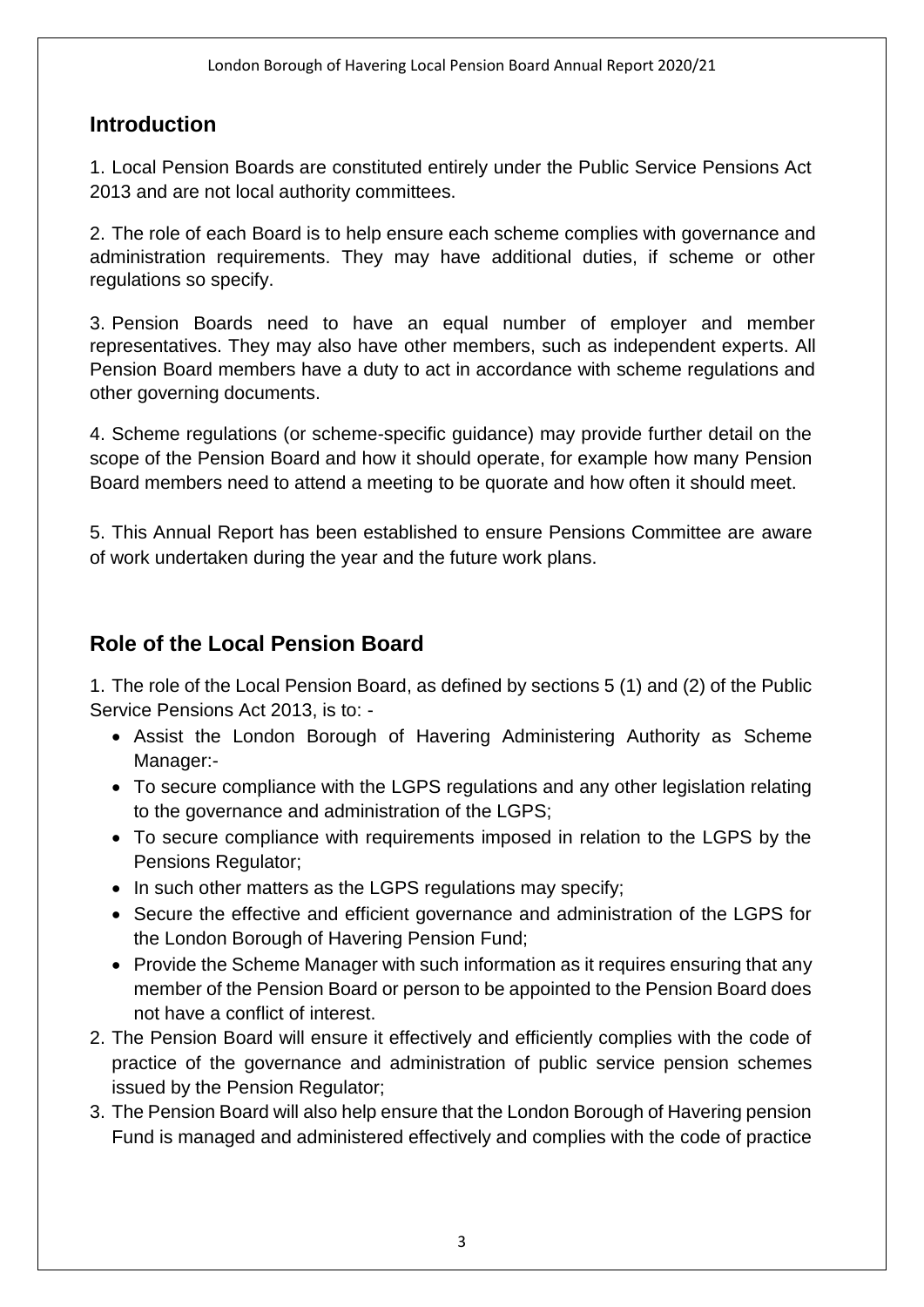on governance and administration of public service pensions schemes issued by the Pension Regulator;

- 4. The Pension Board shall meet sufficiently regularly to discharge its duties and responsibilities effectively;
- 5. In support of its core functions the Board may make a request for information to the Pensions Committee with regard to any aspect of the Administering Authority's function. Any such request should be reasonably complied with in both scope and timing;
- 6. In support of its core functions the Board may make recommendations to the Pensions Committee which should be considered and a response made to the Board on the outcome within a reasonable period of time.

#### **Membership of the Board**

The Board consists of 4 voting members, two representing employers and two representing scheme members.

Board members are appointed for a fixed term of 4 years, which can be extended for further periods subject to re-nomination.

Substitute members are not permitted.

Each Board member should endeavour to attend all Board meetings during the year and are required to attend at least 4 meetings each year, one of which must be the Annual Meeting.

In the event a Board member failed to attend three consecutive meetings, that individual would automatically be disqualified, unless failure was due to some reason approved by the Board before the date of the third consecutive meeting.

The Board membership as at March 2021 consisted of Denise Broom and Andrew Frater, Employer representatives, and Mark Holder and Anne Giles, Scheme Member representatives.

#### **Board Meetings**

The Board met on three occasions up to the end of the financial year.

Meetings took place on 22 September 2020, 21 January 2021, and 30 March 2021.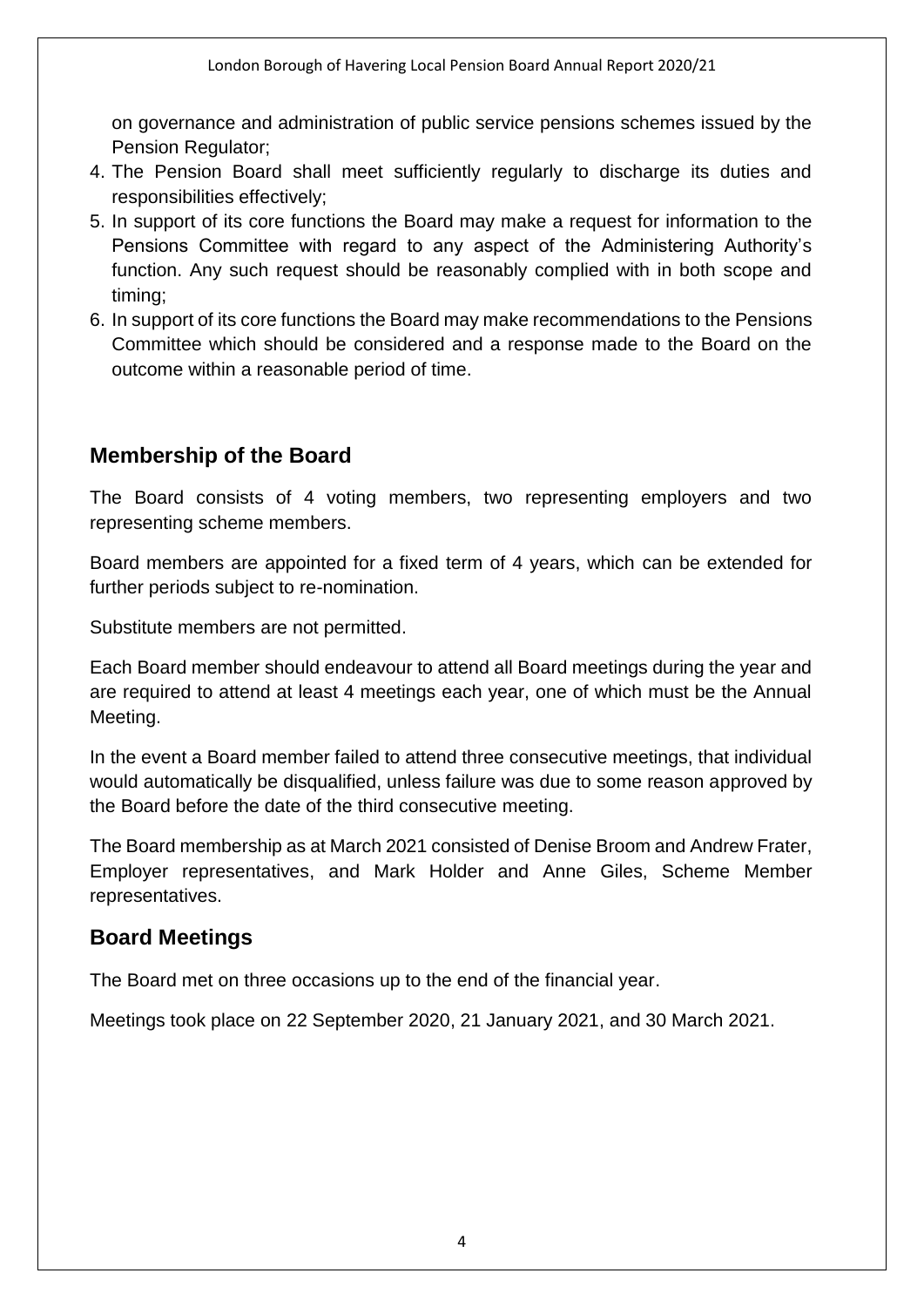#### **Matters discussed by the Board**

The following matters have been discussed by the Board:

- Review of work plan
- Support for the Board
- Details of the Board's budget
- Pensions Committee meeting updates
- The Pensions Regulator compliance checklist
- The Pensions Regulator's review of the Havering Fund
- Performance of the Pensions Administration Service
- Communications Campaign
- The Risk Register
- Audit of the Pensions Administration provider
- Legislation Changes
- Data Improvement Plan

There have been no conflicts of interest involving any of the work undertaken by the board or during any agenda items. Minutes of the meetings can be found on the [Havering](https://democracy.havering.gov.uk/mgCommitteeDetails.aspx?ID=547)  [website.](https://democracy.havering.gov.uk/mgCommitteeDetails.aspx?ID=547)

#### **Risk management**

There are no specific risk management implications arising from this report.

### **Training**

The Board members are committed to the legal requirement to acquire the appropriate knowledge and skills and to demonstrate and evidence these legal requirements. To do this the Committee and the Board jointly adopted the CIPFA Knowledge and Skills Framework (KSF) in 2015. The Administering Authority maintains a register of the training and development that has been undertaken. The extract of training undertaken during 2020/21 can be found in Appendix 1.

To summarise:

- Members have completed a variety of externally provided courses and seminars and online learning.
- All members have undertaken a training needs analysis.
- Further training events will be organised once the training requirements of the pension committee have been assessed.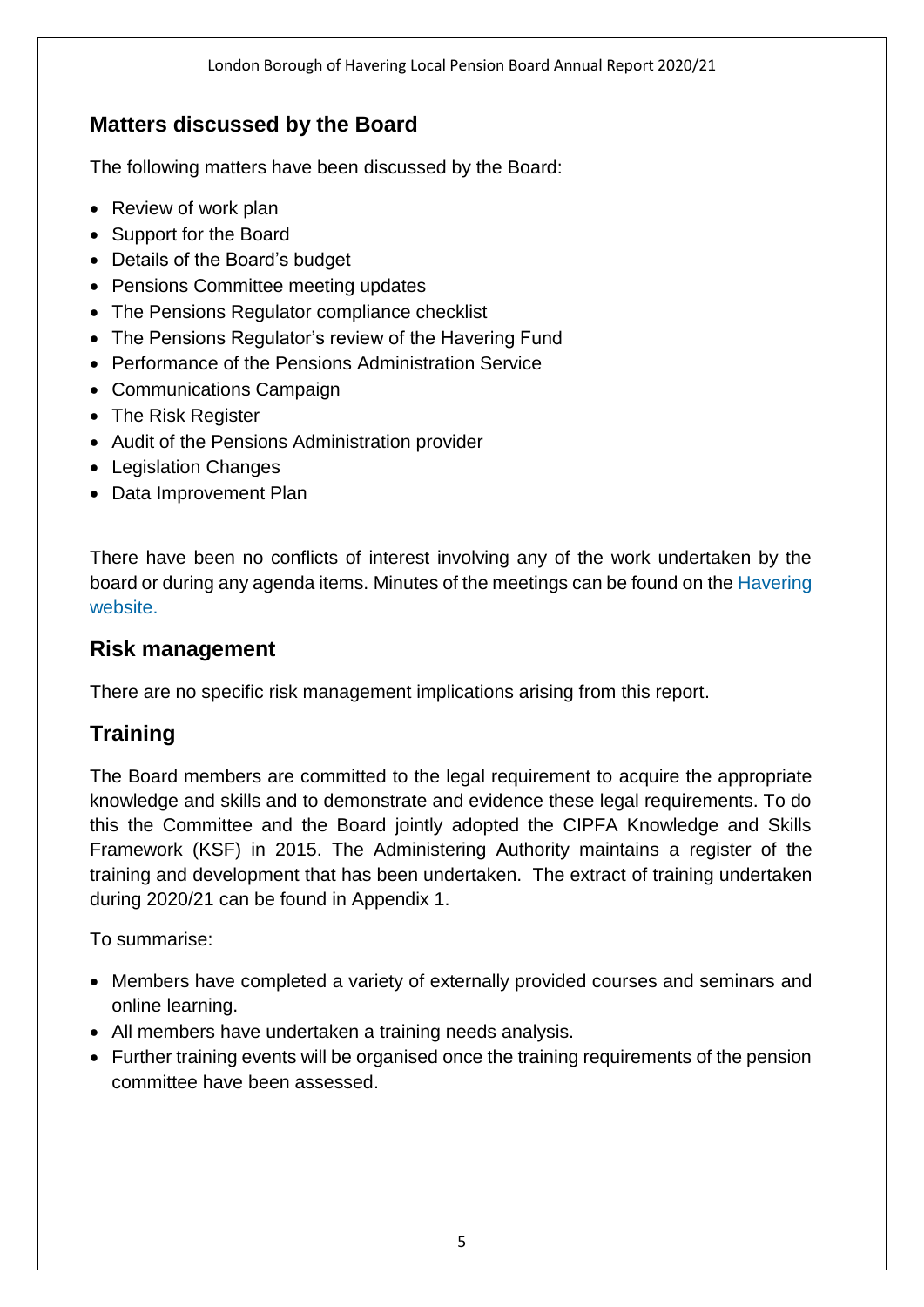#### **Financial Position**

Local Government Pension Scheme Governance Regulations 2015 section 106(9) states that the expenses of a Local Pension Board (LPB) are to be regarded as part of the costs of administration of the fund held by the administering authority.

Guidance issued in January 2015 suggested that it is appropriate for the LPB to be given adequate resources to fulfil its task.

Terms of reference adopted by Governance Committee on the 11 March 2015 and then the Council meeting on the 25 March 2015 also states that the LPB is to be provided with adequate resources to fulfil its role.

The estimated budget agreed by the Administering Authority's Statutory Section 151 officer and costs incurred for 2020/21 are shown in the following table:

| <b>Description</b>                                         | 2018/19<br><b>Actual</b><br>£ | 2019/20<br><b>Estimate</b><br>£ | 2019/20<br><b>Actual</b><br>£ | 2020/21<br><b>Estimate</b><br>£ | 2020/21<br><b>Actual</b><br>£ | 2021/22<br><b>Estimate</b><br>£ | 2022/23<br><b>Estimate</b><br>£ |
|------------------------------------------------------------|-------------------------------|---------------------------------|-------------------------------|---------------------------------|-------------------------------|---------------------------------|---------------------------------|
| <b>Members</b><br>Allowance &<br>Travelling                | 1,673                         | 3,000                           | 946                           | 3,000                           | 391                           | 3,000                           | 3,000                           |
| Support<br>Services-<br>Internal<br>Recharge               | 1,075                         | 1,000                           | 640                           | 1,000                           | 360                           | 1,000                           | 1,000                           |
| Printing,<br><b>Stationary &amp;</b><br>Office<br>Expenses | $\mathbf 0$                   | 3,400                           | $\overline{0}$                | 3,400                           | $\mathbf 0$                   | 3,400                           | 3,400                           |
| Communicati<br>on $8$<br>Computing                         | $\mathbf 0$                   | 500                             | $\mathbf 0$                   | 500                             | $\mathbf 0$                   | 500                             | 500                             |
| Professional<br>Advice                                     | $\mathbf 0$                   | 10,000                          | $\mathbf 0$                   | 10,000                          | $\mathbf 0$                   | 10,000                          | 10,000                          |
| *Training &<br>Development                                 | 1,430                         | 10,000                          | 295                           | 10,000                          | **325                         | 10,000                          | 10,000                          |
| <b>Total</b>                                               | 4,178                         | 27,900                          | 1,881                         | 27,900                          | 1,075                         | 27,900                          | 27,900                          |

**\***Training costs of £10,000 is to be shared with the Pensions Committee to keep officer time and training costs to a minimum. The amounts shown above represent the LPB share of the costs.

**\*\***Includes charge for February 2020 training, invoiced in 2020/21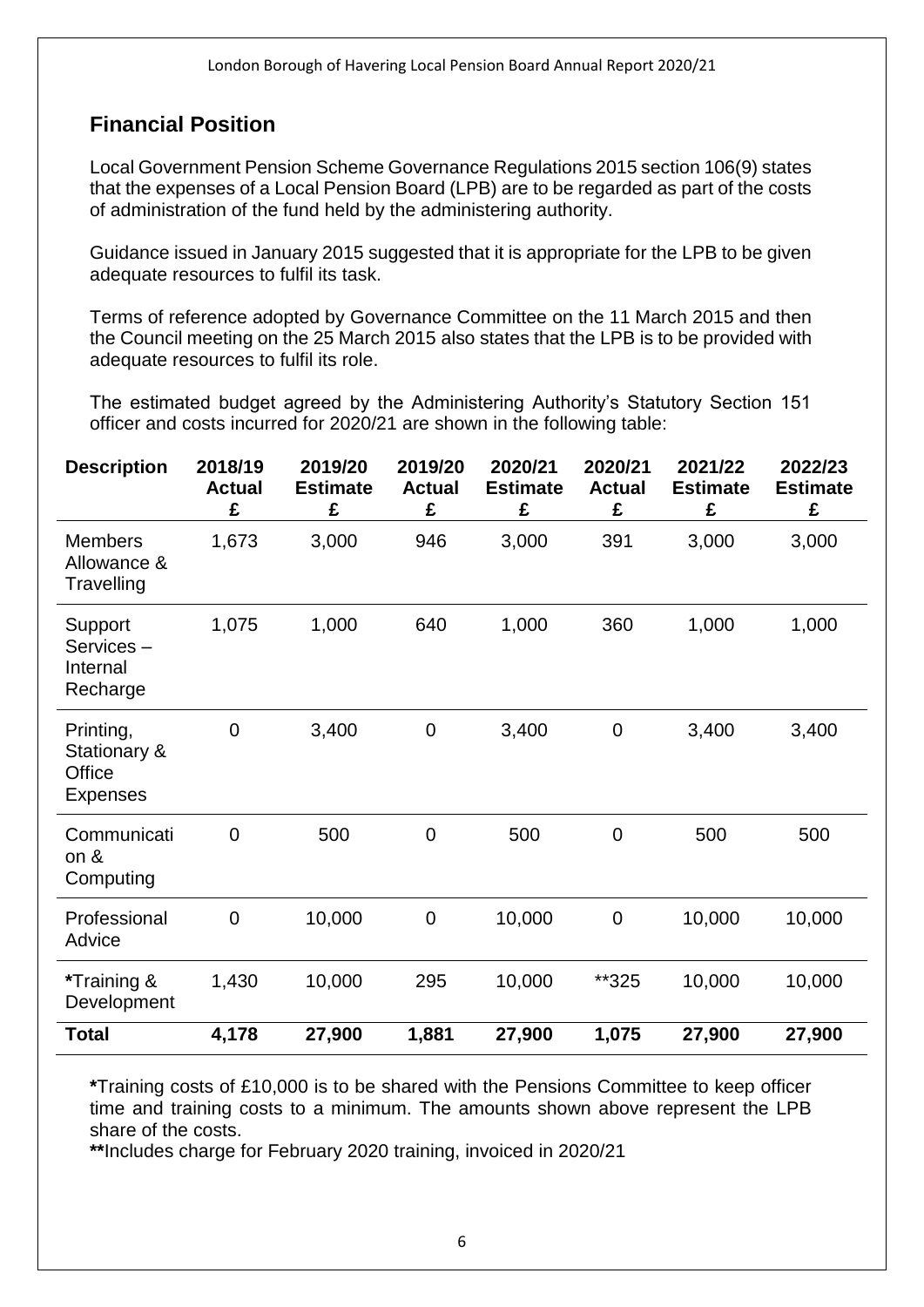Budgets have been set to cover a four year period from 2019/20 to 2022/23 to reflect the period of term that the LPB appointees will serve. 2020/2021 is the sixth operational year of the LPB.

The LPB is accountable to the Administering Authority and prior approval was sought from the Section 151 officer to amend budgets. It was agreed by the board that the 4 year budget be reduced by £7,000 from £34,900 to £27,900 as a reduction in support service recharges had resulted in low costs year on year.

The cost for the LPB is met from the Havering Pension Fund and approved by the Administering Authority's Statutory Section 151 Officer.

### **The Future**

A new 18/24 month work plan for 2021/22 has been agreed.

The list below are the areas being considered:

- 1. To ensure that the Pensions Regulator and Scheme Advisory Board compliance checklist has been completed and is reviewed regularly.
- 2. To ensure that a process is in place to make any items that have been identified as being non-compliant or partially compliant from the Pension Regulator and Scheme Advisory Board compliance checklist are made fully compliant within agreed and acceptable timescales. Any items that cannot be made fully compliant are added to the risk register with a clear explanation as to the reasons why. The risk register is to be reviewed by Board as a standing item on each agenda.
- 3. To request that the scheme manager provide evidence that the Administering Authority is meeting the pension regulators requirements in any areas that we require further assurance.
- 4. To regularly review the key performance indicators and statistical information relating to the administration of the scheme and ensure an action plan is in place for indicators that are not meeting the agreed target.
- 5. To ensure that investment managers disclose all their fees and charges and are progressing towards the local government pension scheme cost transparency code.
- 6. To ensure that the scheme manager fully plans for any new legislation and we are compliant with all aspects of any new legislation.
- 7. Report regularly to the pensions committee on the work of the pension board and ensure that there is good communication between the two boards
- 8. To have an oversight of the transition to the new administration software platform and the review any risks that are involved.
- 9. To review any impact COVID-19 had on the scheme.

The Work Plan is a live document and subject to change as necessary with a formal review at least every two years